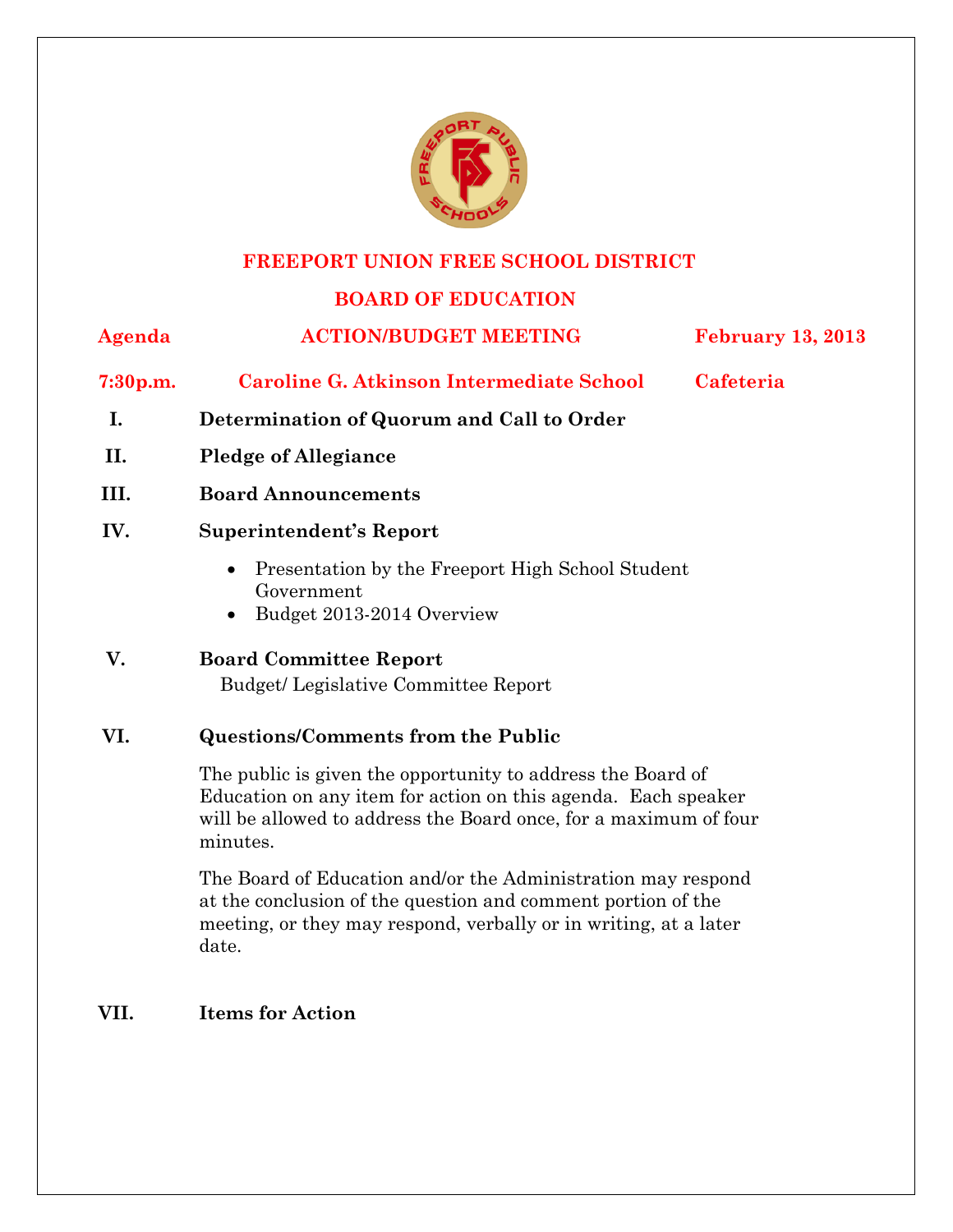#### **Consent Agenda Items:**

 **AA. Consent - Approve** 

 *Acceptance of the Minutes*  $\mathbf{A}$ **hereby approves the following iten BE IT RESOLVED that the Board of Education of the Freeport Union Free School District hereby approves the following items; A; B 1, 2, 3; C 1.** 

|       | A.             | Acceptance of the Minutes of the Board of Education Meetings                                     | TAB <sub>1</sub> |
|-------|----------------|--------------------------------------------------------------------------------------------------|------------------|
|       | <b>B.</b>      | <b>Personnel Actions</b>                                                                         |                  |
|       |                | 1. Leave of Absence                                                                              | TAB <sub>2</sub> |
|       |                | 2. Resignation                                                                                   | TAB <sub>3</sub> |
|       |                | 3. Appointment of Staff - Temporary                                                              | TAB <sub>4</sub> |
|       |                | 4. Appointment of Spring Coaching Staff                                                          | TAB <sub>5</sub> |
|       | $C_{\bullet}$  | <b>Education</b>                                                                                 |                  |
|       |                | 1. Acceptance of the Minutes from the Committees on<br>Special Education and Preschool Education | TAB <sub>6</sub> |
| VIII. |                | <b>Other Items for Action</b>                                                                    |                  |
|       | $\mathbf{A}$ . | Personnel                                                                                        |                  |
|       |                | 1. Retirement of Staff                                                                           | TAB <sub>7</sub> |
|       |                | 2. Granting of Tenure                                                                            | TAB <sub>8</sub> |
|       | <b>B.</b>      | <b>Education</b>                                                                                 |                  |
|       |                | 1. Approval of Consultants                                                                       | TAB 9            |
|       |                | 2. Appointment of an Impartial Hearing Officer                                                   | <b>TAB 10</b>    |
|       |                | 3. Approval of an Agreement                                                                      | <b>TAB 11</b>    |
|       |                | 4. Approval of Student Travel                                                                    | <b>TAB 12</b>    |
|       | $C_{\bullet}$  | Finance                                                                                          |                  |
|       |                | 1. Authorization to Sign an Agreement                                                            | <b>TAB 13</b>    |
|       |                | 2. Budget Transfer – General Fund                                                                | <b>TAB 14</b>    |
|       |                | 3. Acceptance of a Scholarship                                                                   | <b>TAB 15</b>    |
|       |                | 4. Acceptance of a Scholarship                                                                   | <b>TAB 16</b>    |
| IX.   | A.             | <b>Other Reports to the Board</b>                                                                |                  |
|       |                | 1. Treasurer's Report                                                                            | <b>TAB 17</b>    |
|       |                | 2. High School Funds Report                                                                      |                  |
|       |                |                                                                                                  |                  |
|       |                |                                                                                                  |                  |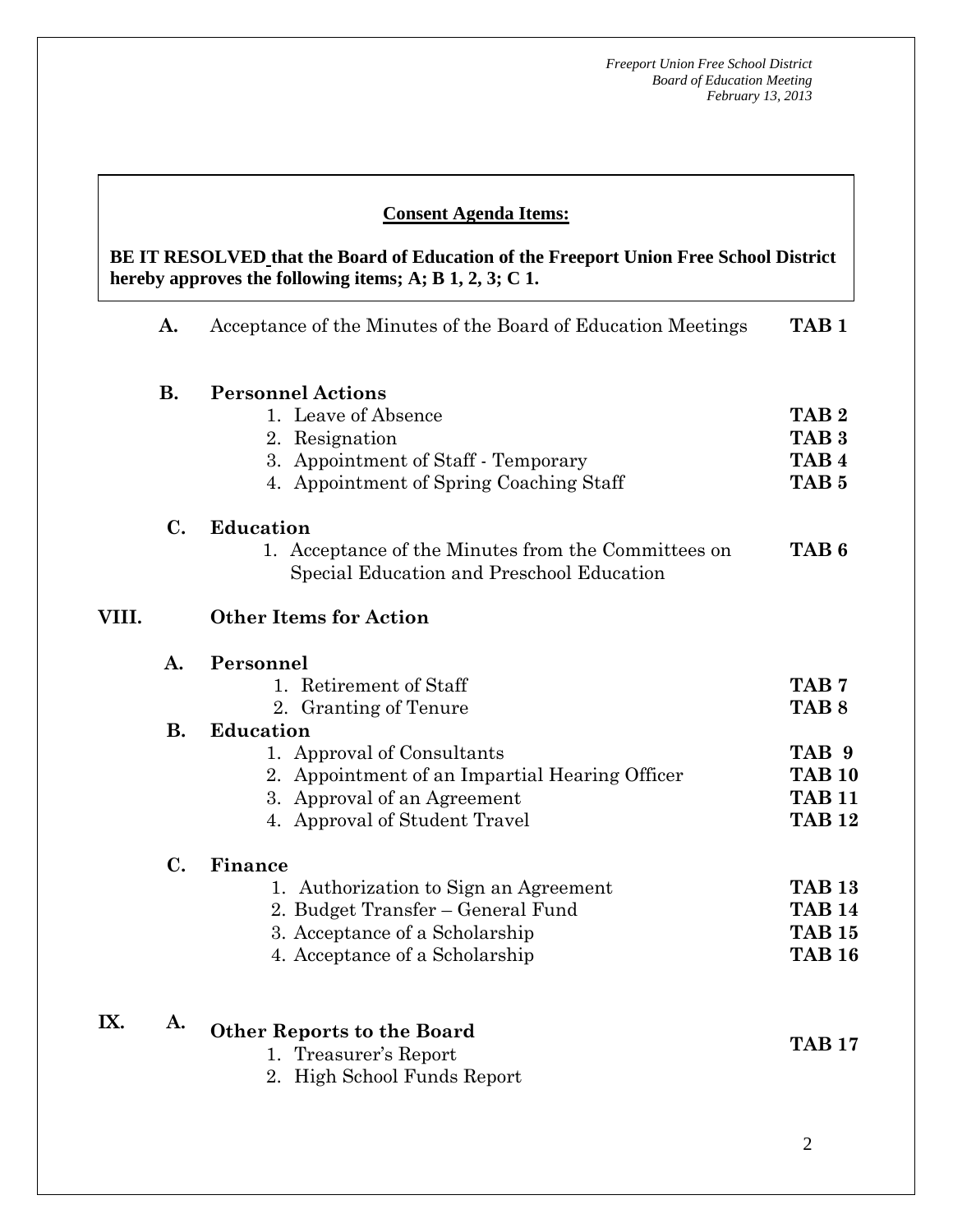#### **X. Questions/Comments from the Public on Other Topics**

At this time, the public is given the opportunity to address the Board of Education on any topic. Each speaker will be allowed to address the Board once, for a maximum of **four** minutes.

The Board of Education and/or the Administration may respond at the conclusion of the question and comment portion of the meeting, or they may respond, in writing, at a later date.

- **XI. Board Comments**
- **XII. Superintendent Comments**
- **XIII. Adjournment**

#### **Next Meeting**

**XIV.** 

The next proposed meeting of the Board of Education will be the Budget Workshop Meeting to be held on March 7, 2013 at Caroline G. Atkinson School.

All meetings begin at 7:30 p.m. unless otherwise noted.

Register to vote: Monday through Friday between 8:30 a.m. and 3:30 p.m. at the Administration Building, 235 N. Ocean Avenue.

**Visit our website at www.freeportschools.org**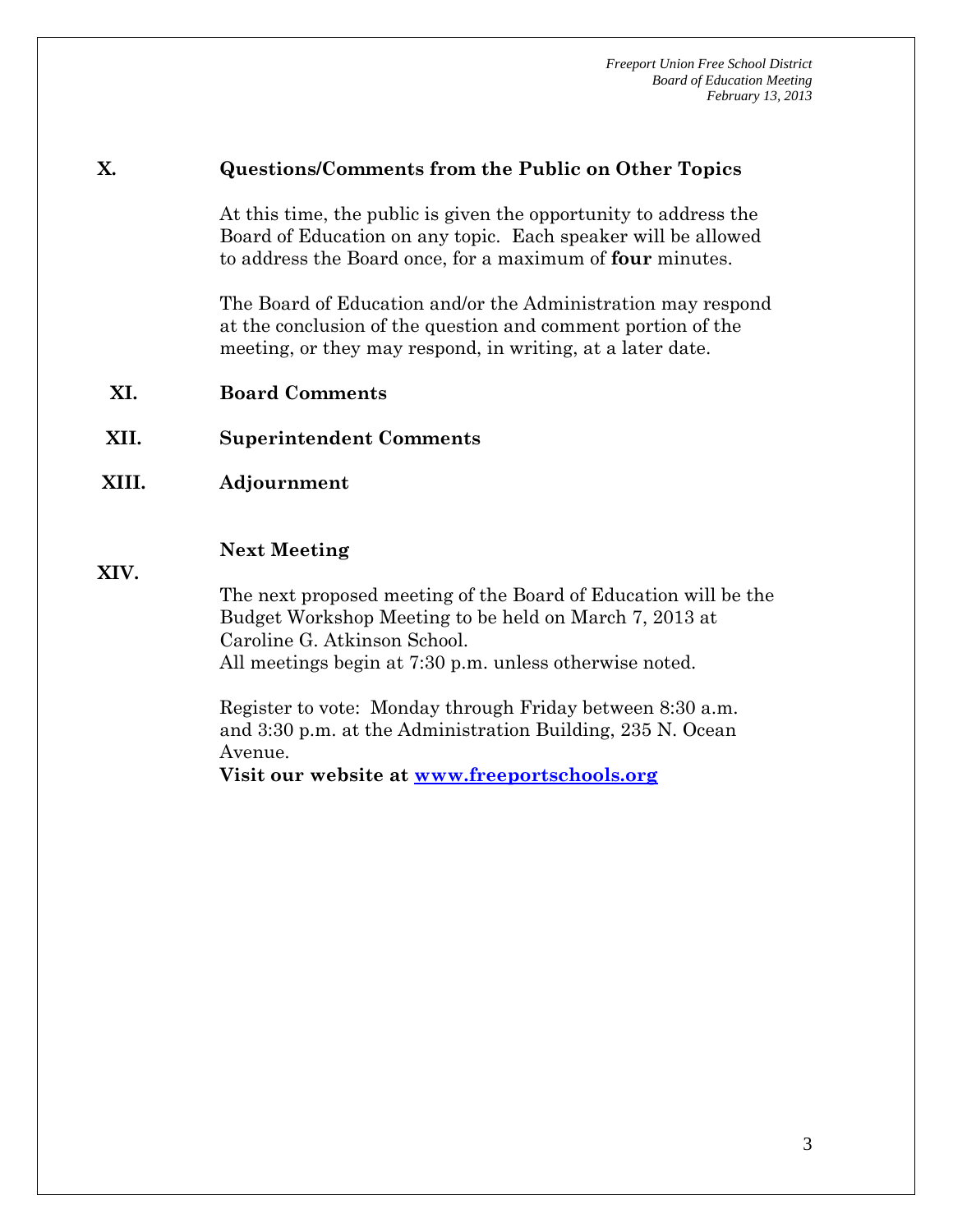# **Consent Agenda Items:**

**BE IT RESOLVED,** that the Board of Education of the Freeport Union Free School District hereby approves the following items; A; B 1, 2, 3; C 1.

### **BACK UP MATERIAL FOR CONSENT AGENDA ACTION ITEMS IN TABS 1-6**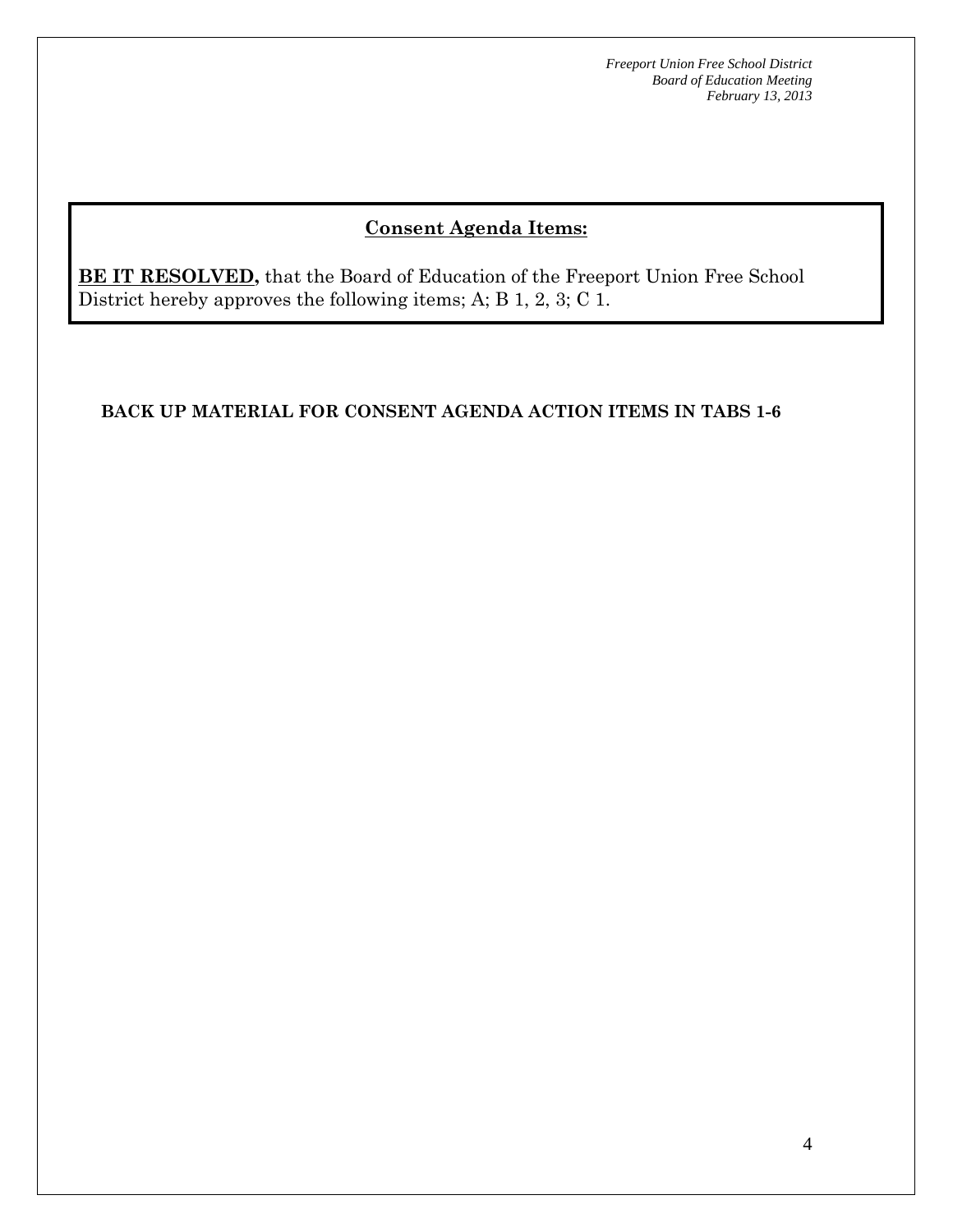**Acceptance of the Minutes** 

**BE IT RESOLVED** that the Board of Education of the Freeport Union Free School District hereby accepts the minutes of the following meetings as written:

January 23, 2013; February 6, 2013.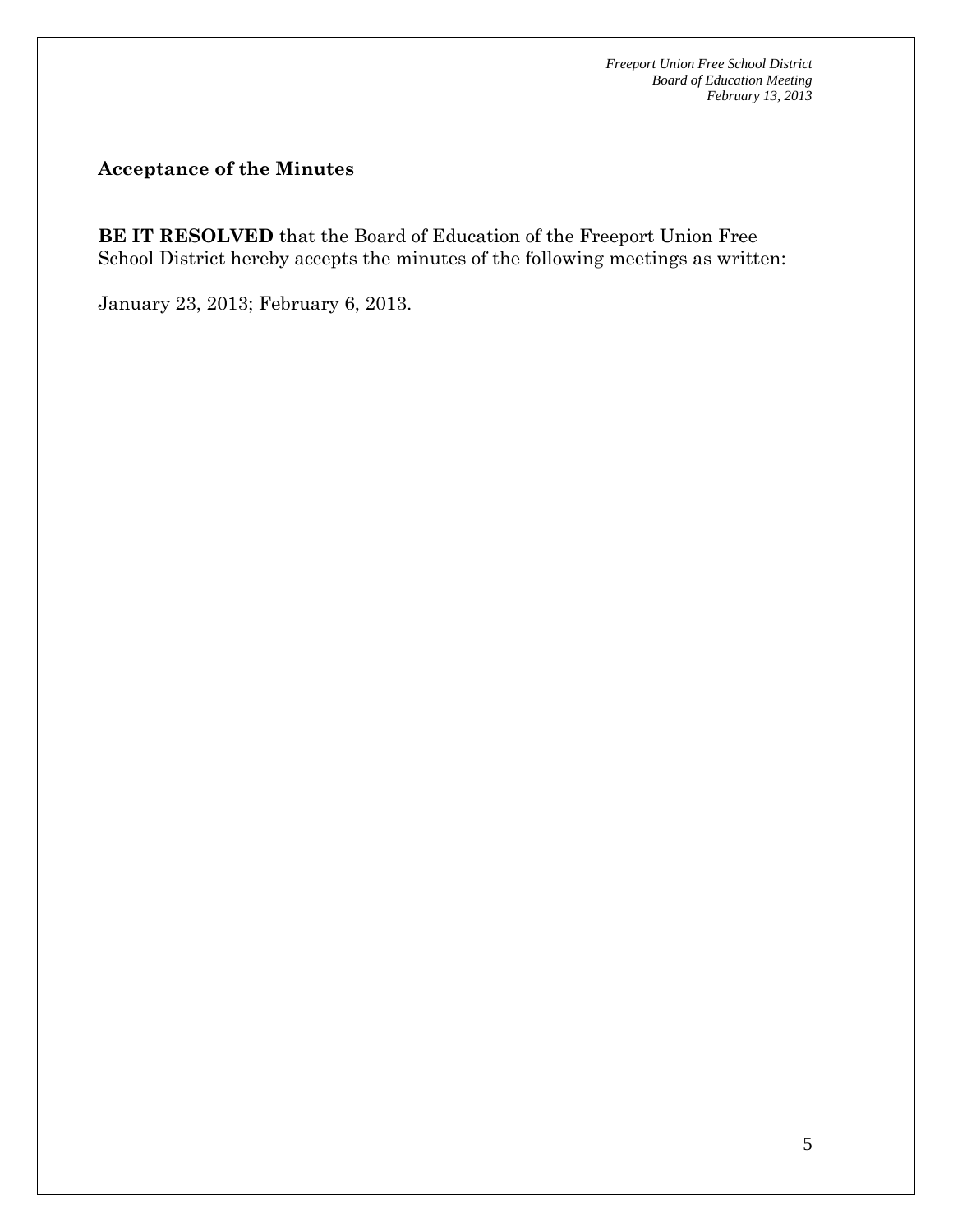### **Personnel**

### **Leave of Absence**

**BE IT RESOLVED**, that the Board of Education of the Freeport Union Free School District hereby grants a request for leave of absence as listed below:

- 1. **Christine Molnar,** Elementary Teacher, effective January 14, 2013 through June 30, 2013, for health reasons.
- 2. **Tiffany Leotaud-Shinkonde**, full-time Teaching Assistant, effective January 28, 2013 through April 7, 2013, for child care.
- 3. **Christina Schwarz**, Elementary Teacher, effective January 29, 2013 through June 30, 2013, for child care.
- 4. **Jester Bates**, part-time Teaching Assistant, effective January 28, 2013 through June 30, 2013, for student teaching.
- 5. **Denise Fagan**, full-time Teaching Assistant, effective January 2, 2013, through June 30, 2013, for health reasons.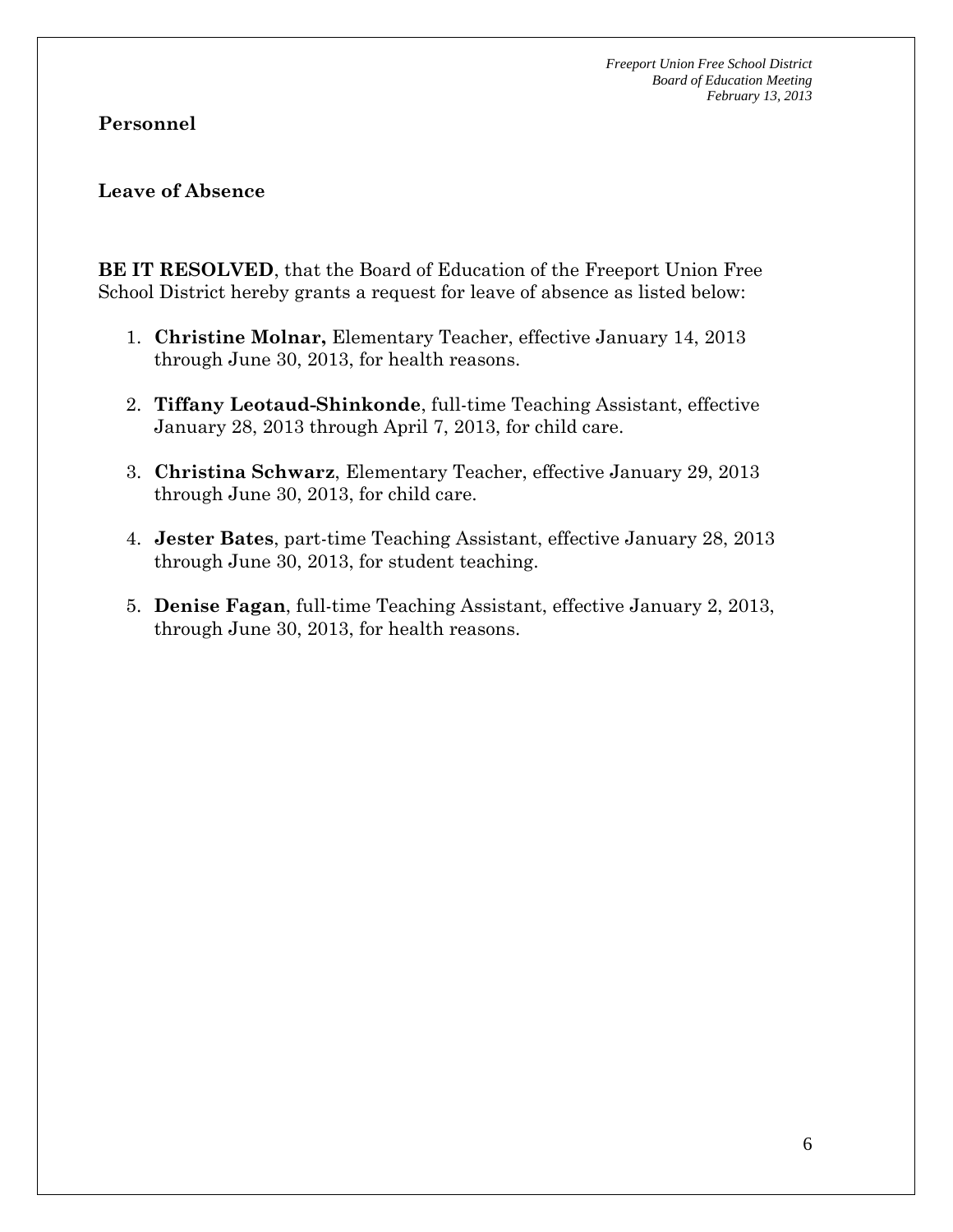### **Personnel**

# **Resignation of Staff**

**BE IT RESOLVED**, that the Board of Education of the Freeport Union Free School District hereby accepts the letter(s) of resignation from the following staff member(s) as listed below:

- **1. Carlene Williamson**, full-time Teaching Assistant, effective January 31, 2013 to accept a teaching position in another district.
- **2. Patricia Stellato**, full-time Teaching Assistant, effective January 29, 2013 to accept a teaching position in another district.
- **3. Matthew Cellan**, Permanent Substitute, effective February 1, 2013, to accept a teaching position in the district.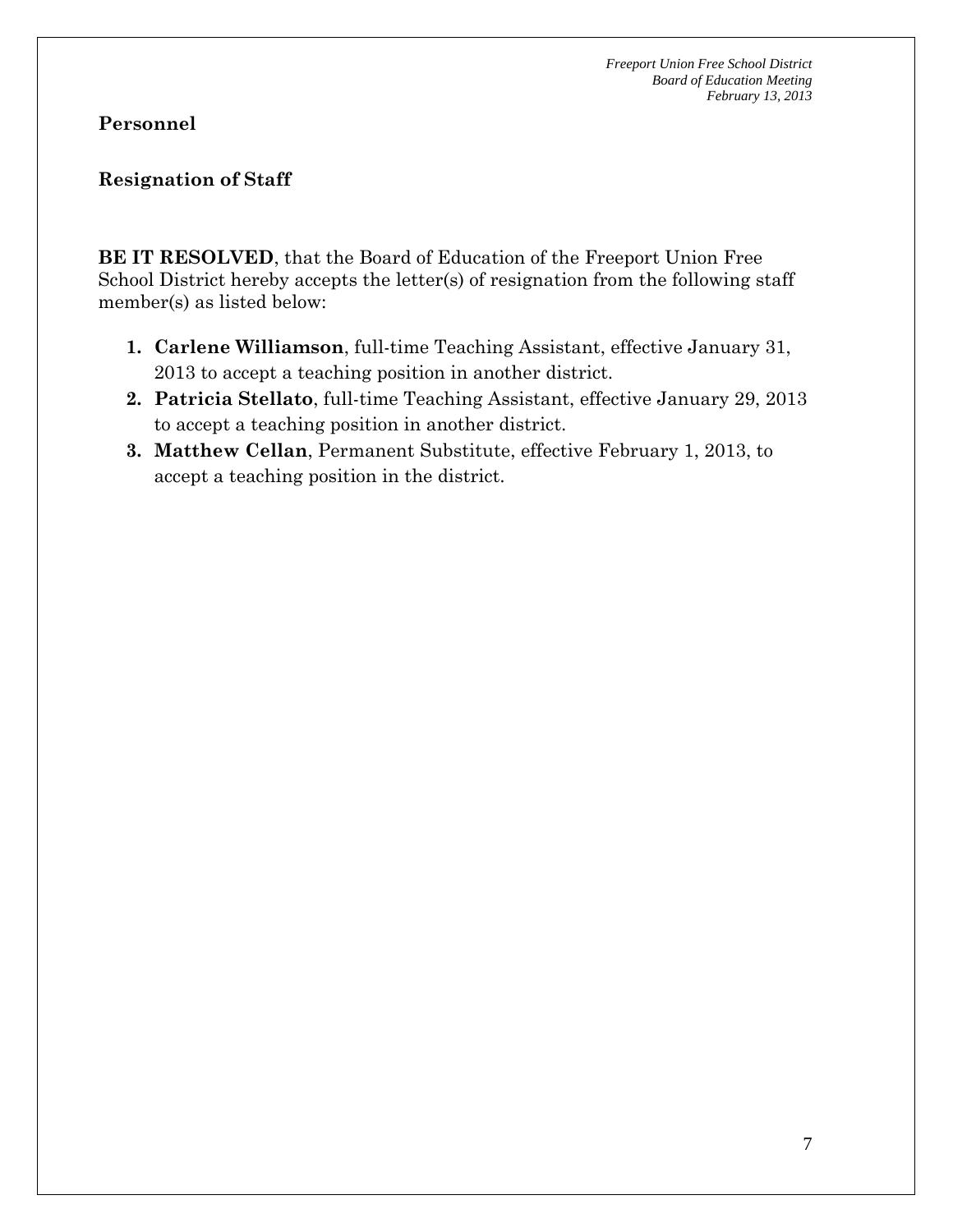### **Personnel**

#### **Appointment of Staff – Temporary**

**BE IT RESOLVED**, that the Board of Education of the Freeport Union Free School District, upon the recommendation of the Superintendent, hereby appoints the individuals listed in the following Appointment of Staff Report - Temporary, in accordance with the rules of the Board of Regents. These individuals shall possess appropriate certification allowing them to serve as teachers in the public schools of New York

- 1. **Joseph Iannello**, English Teacher, (replacing A. Martinez, resigned) a temporary appointment effective January 25, 2013 through August 31, 2013. Compensation for this position is according to step 1-1B of the U3D Schedule at \$54,720. Assignment: FHS.
- 2. **Matthew Cellan,** Physical Education Teacher, (replacing B. McKenna, LOA) a temporary appointment effective January 25, 2013 through August 31, 2013. Compensation for this position is according to step 1- 1B of the U3C Schedule at \$54,720. Assignment: Archer/Bayview.
- 3. **Jesse DiMartino,** Permanent Substitute, a temporary appointment effective February 4, 2013 through June 21, 2013. Compensation will be according to the Substitute Pay Rate at \$125 per day. Assignment: FHS.

4.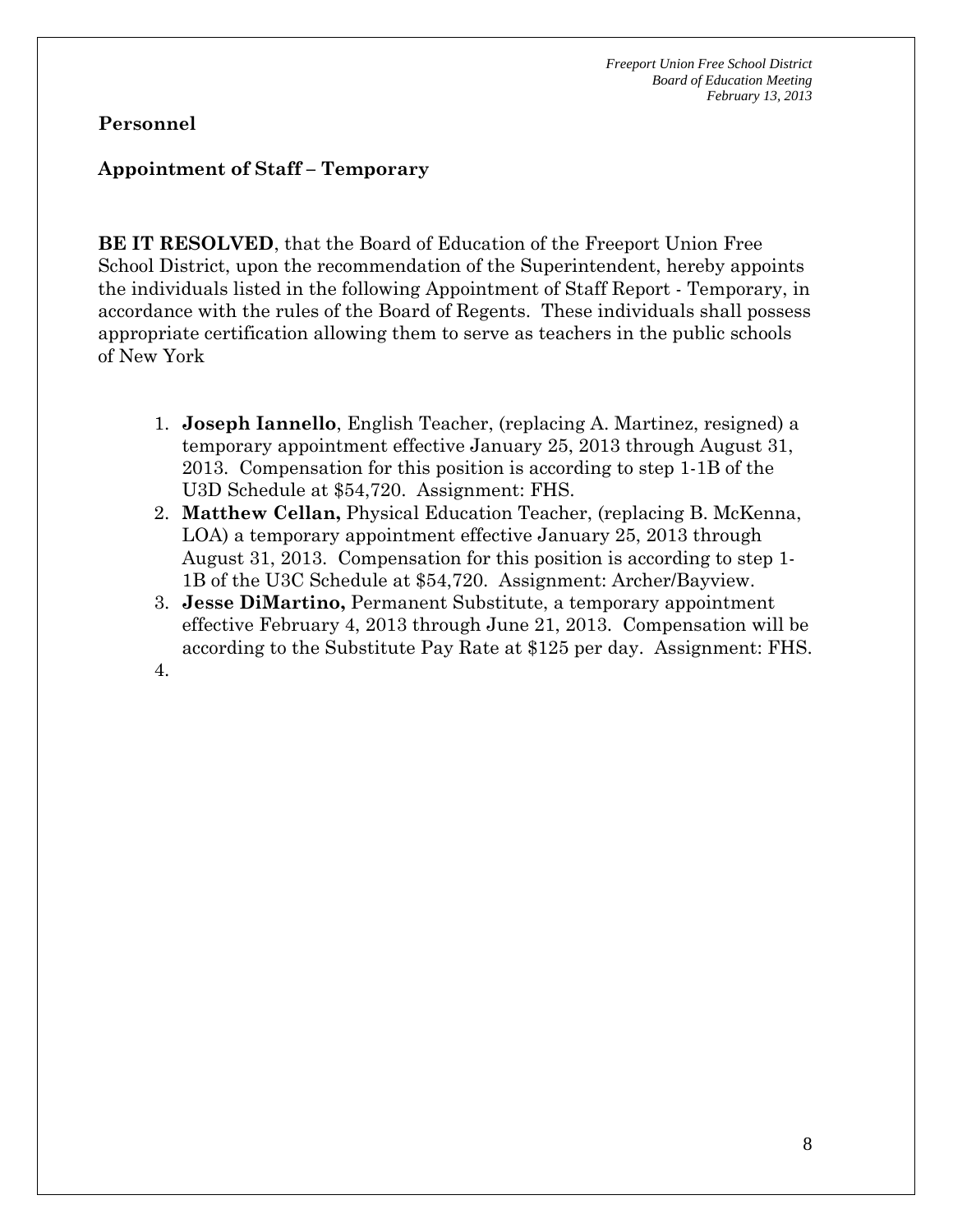# **Personnel**

# **Appointment of Spring Coaching Staff**

**BE IT RESOLVED,** that the Board of Education of the Freeport Union Free School District, upon the recommendation of the Superintendent, hereby appoints the individuals listed below as coaches.

| DiMartino, Jesse   | Varsity Baseball Asst.       | \$4,537. |
|--------------------|------------------------------|----------|
| Smar, Stephen      | JV Baseball                  | \$5,281. |
| Holder, Shawn      | Modified Baseball 7R         | \$3,666. |
| Fiore, Christopher | Boys Varsity Lacrosse Asst.  | \$5,665. |
| Mills, Randy       | Boys Modified Lacrosse Head  | \$4,558. |
| Scali, Carmen      | Girls Varstiy Softball Asst. | \$5,151. |
| Reid, Corey        | Girls Varsity Track Asst.    | \$4,537. |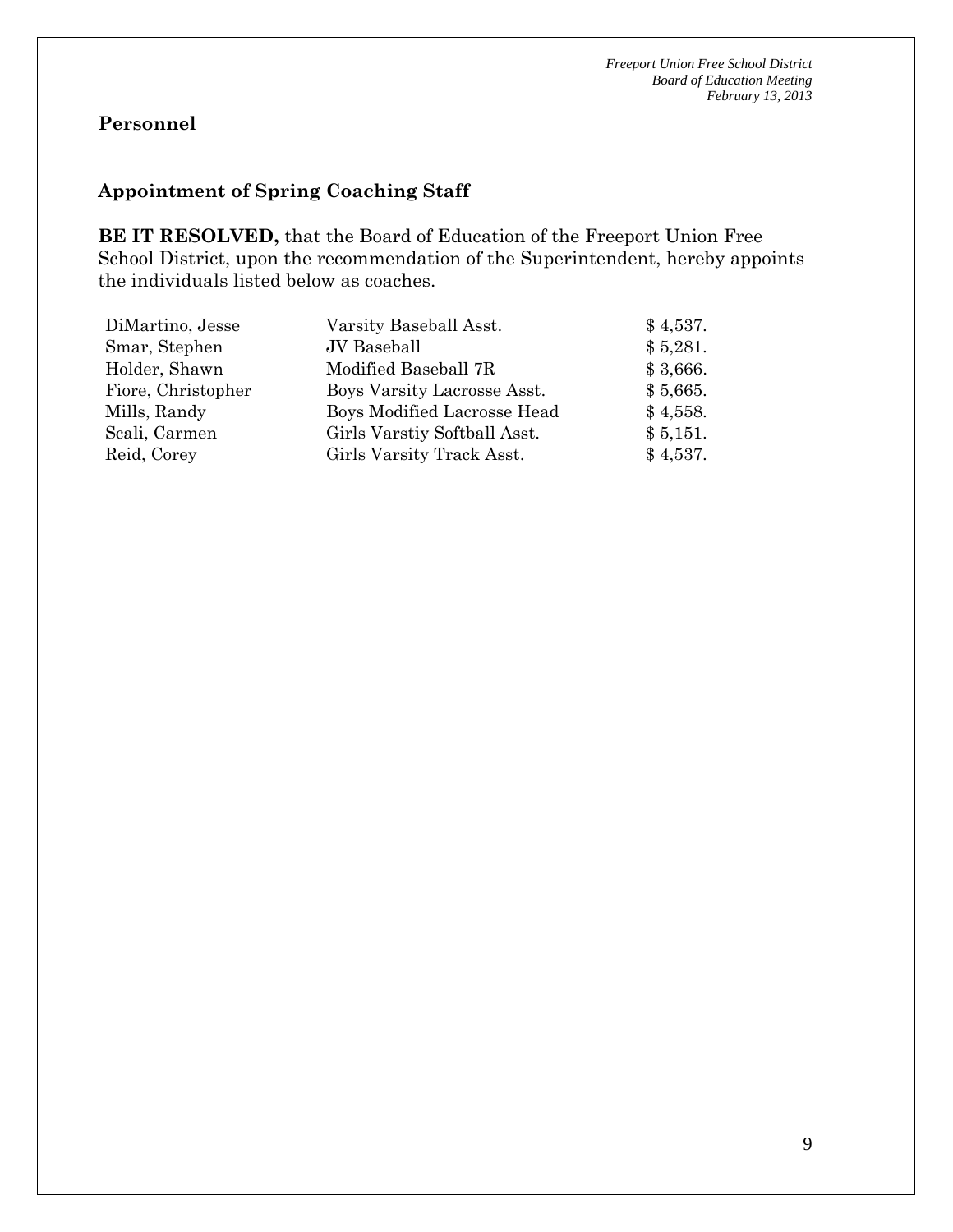### **Education**

### **CSE/CPSE Minutes**

**BE IT RESOLVED,** that the Board of Education of the Freeport Union Free School District hereby accepts the minutes of the meetings of the Committee on Special Education and the Committee on Preschool Special Education for the following dates:

December 6, 10, 2012.

January 4, 7, 11, 15, 16, 22, 24, 29, 30, 31, 2013.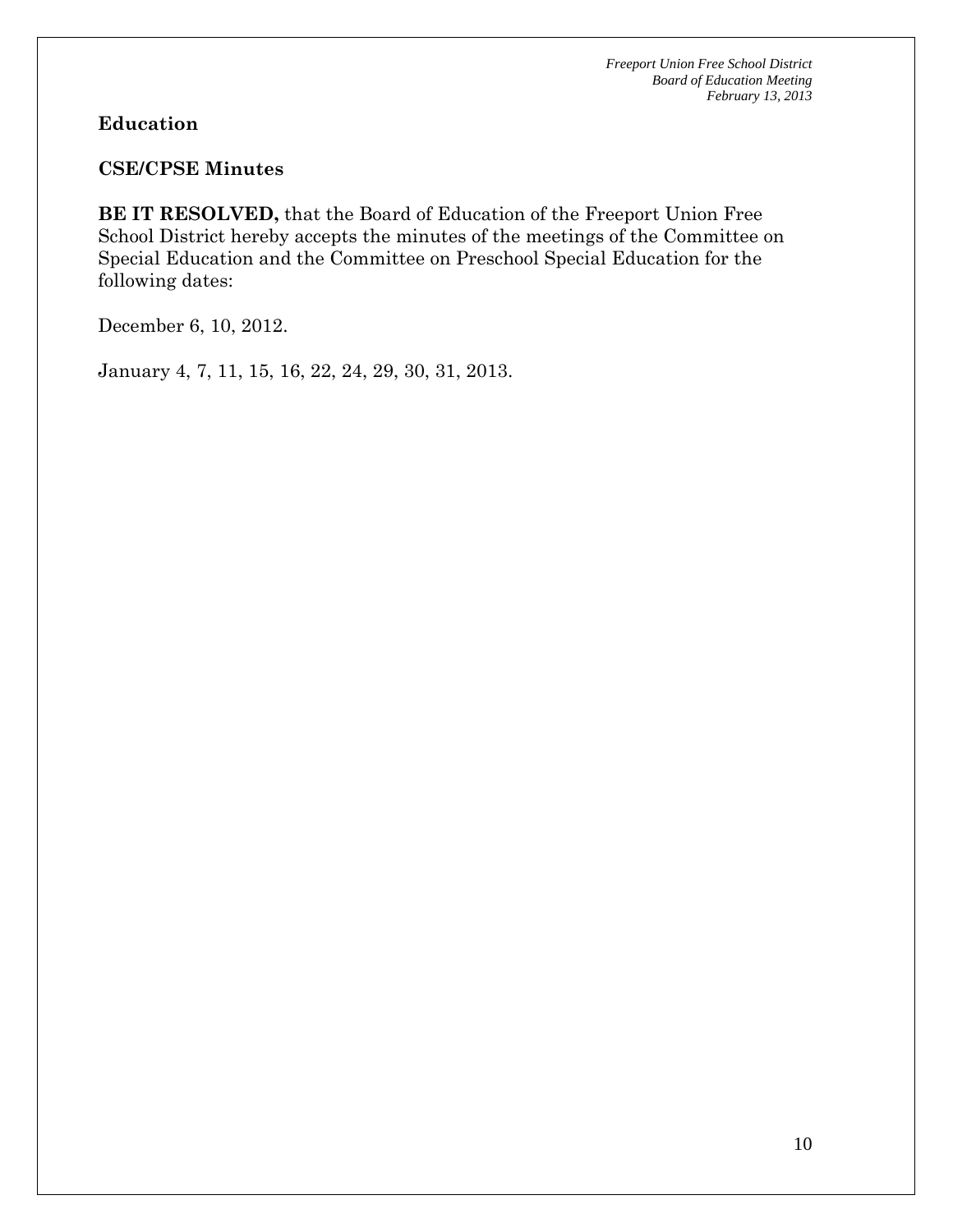**Personnel** 

**Retirement of Staff** 

**BE IT RESOLVED,** that the Board of Education of the Freeport Union Free School District hereby accepts the letter of resignation for the purpose of retirement from the following staff member as listed:

**Mark Surval**, Elementary Teacher, effective July 1, 2013, after serving the children of Freeport for more than 27 years.

**Arthur Debin**, Science Teacher, effective June 30, 2013, after serving the children of Freeport for 13 years.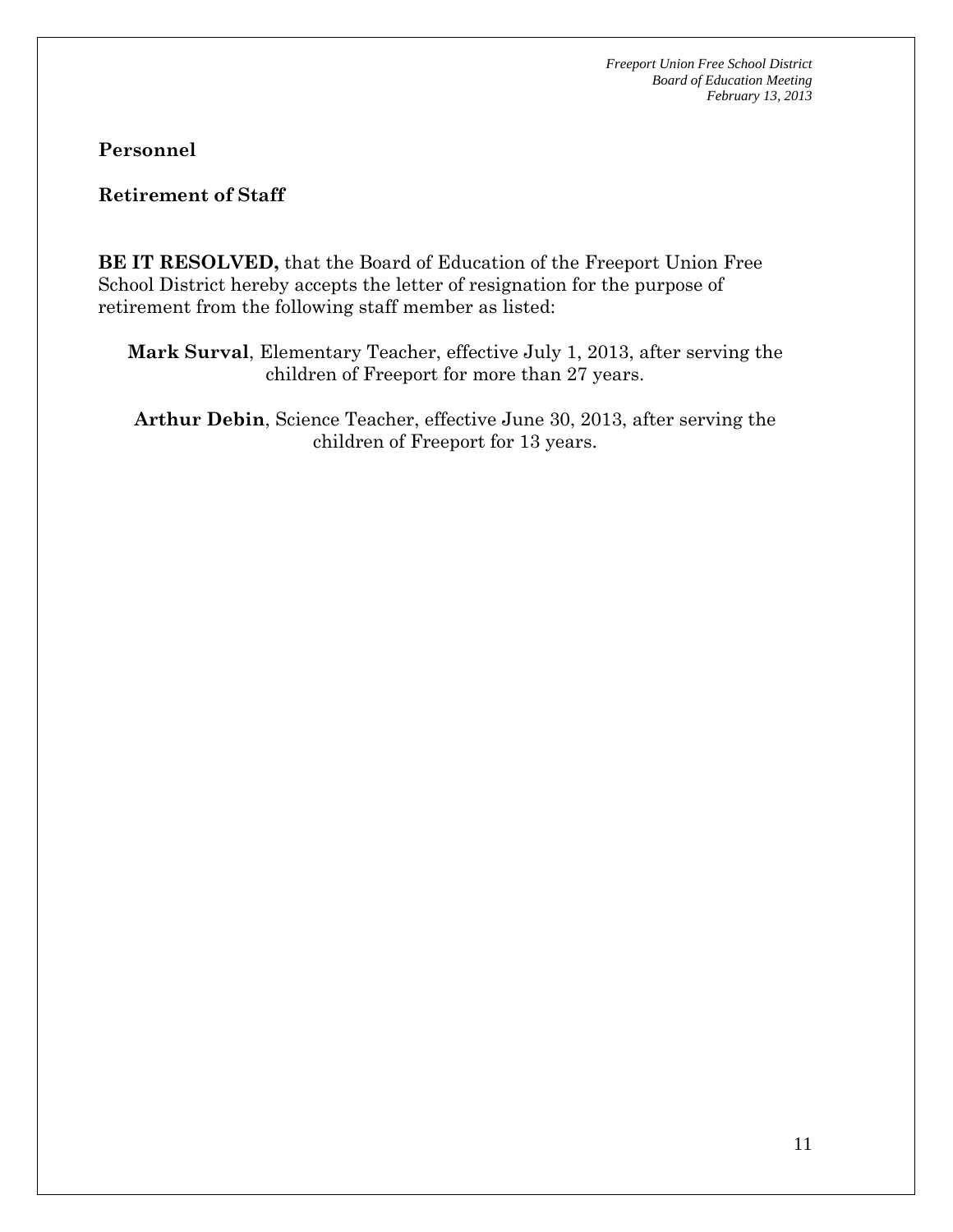# **Personnel**

# **Granting of Tenure**

**BE IT RESOLVED,** that the Board of Education of the Freeport Union Free School District hereby grants tenure status to the following individual(s):

| Teacher(s)            |               |                           |                    |  |  |
|-----------------------|---------------|---------------------------|--------------------|--|--|
| <b>NAME</b>           | <b>SCHOOL</b> | <b>TENURE AREA</b>        | <b>TENURE DATE</b> |  |  |
| Georgia Lambrinos     | Dodd          | Science                   | March 2, 2013      |  |  |
| Teaching Assistant(s) |               |                           |                    |  |  |
| Christine Myers       | <b>FHS</b>    | <b>Teaching Assistant</b> | March 11, 2013     |  |  |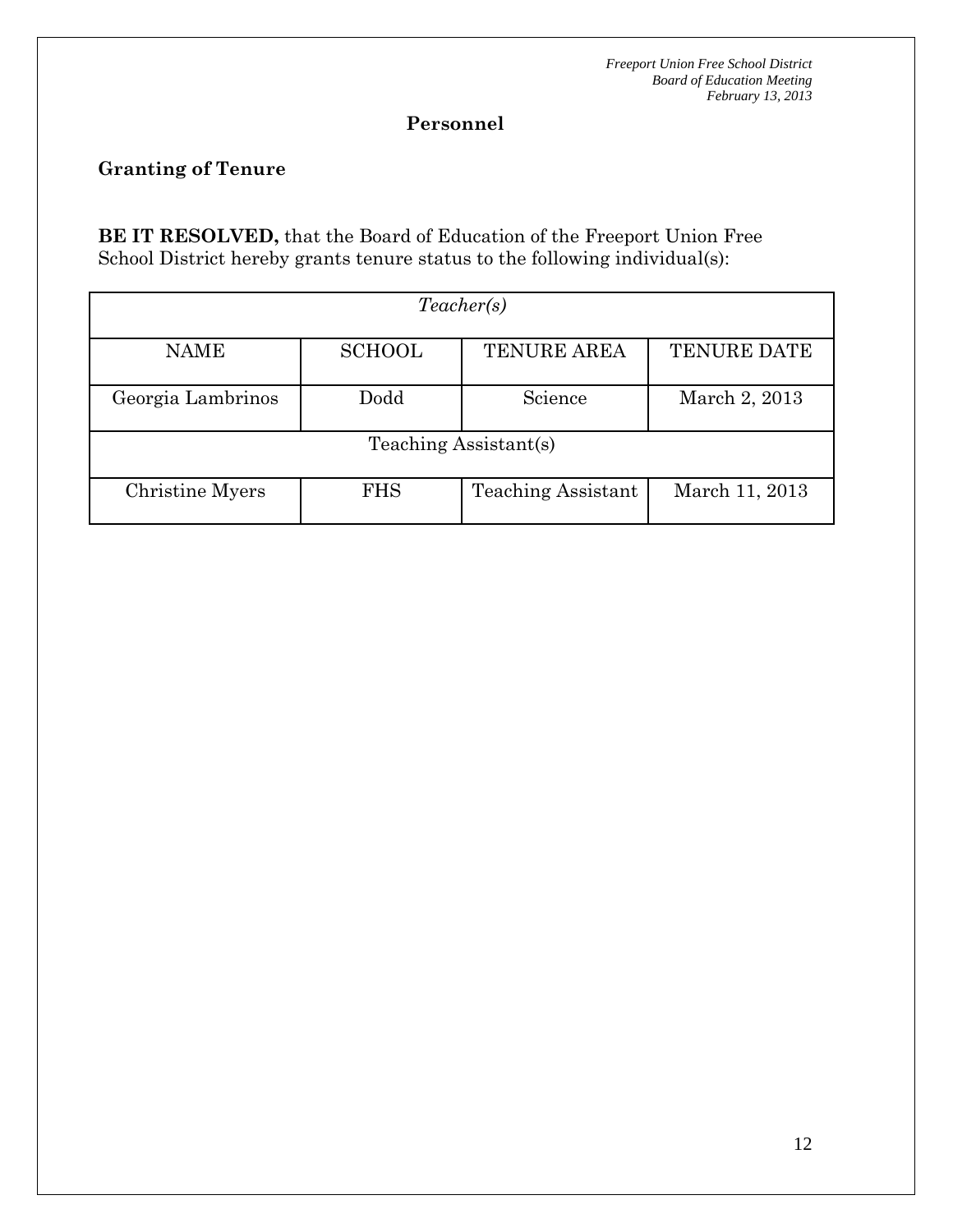# **Education**

# **Approval of Consultants**

**BE IT RESOLVED,** that the Board of Education hereby approve the agreement between the following consultant and the Freeport Union Free School District, as per the attached list for; and

**BE IT FURTHER RESOLVED**, that the Board of Education authorizes the Superintendent (or his designee) to execute said agreements on its behalf.

| Consultant   | Schools     | Services           | Total    | <b>Funding Source</b> |
|--------------|-------------|--------------------|----------|-----------------------|
|              |             | Provided           | Cost     |                       |
| Cell Motion  | Columbus,   | Hands-on           | Not to   | Strengthening         |
| Laboratories | Archer,     | Science activities | Exceed   | Teacher and           |
| (Bio Bus)    | Bayview,    |                    | \$24,000 | Leader                |
|              | Giblyn, New |                    |          | Effectiveness         |
|              | Visions,    |                    |          | Grant funds           |
|              | Atkinson    |                    |          |                       |
| iTutor, Inc. | Dodd Middle | Online tutoring    | Not to   | Title I funds         |
|              | School      | for students in    | exceed   |                       |
|              |             | English language   | \$11,480 |                       |
|              |             | arts and           |          |                       |
|              |             | mathematics        |          |                       |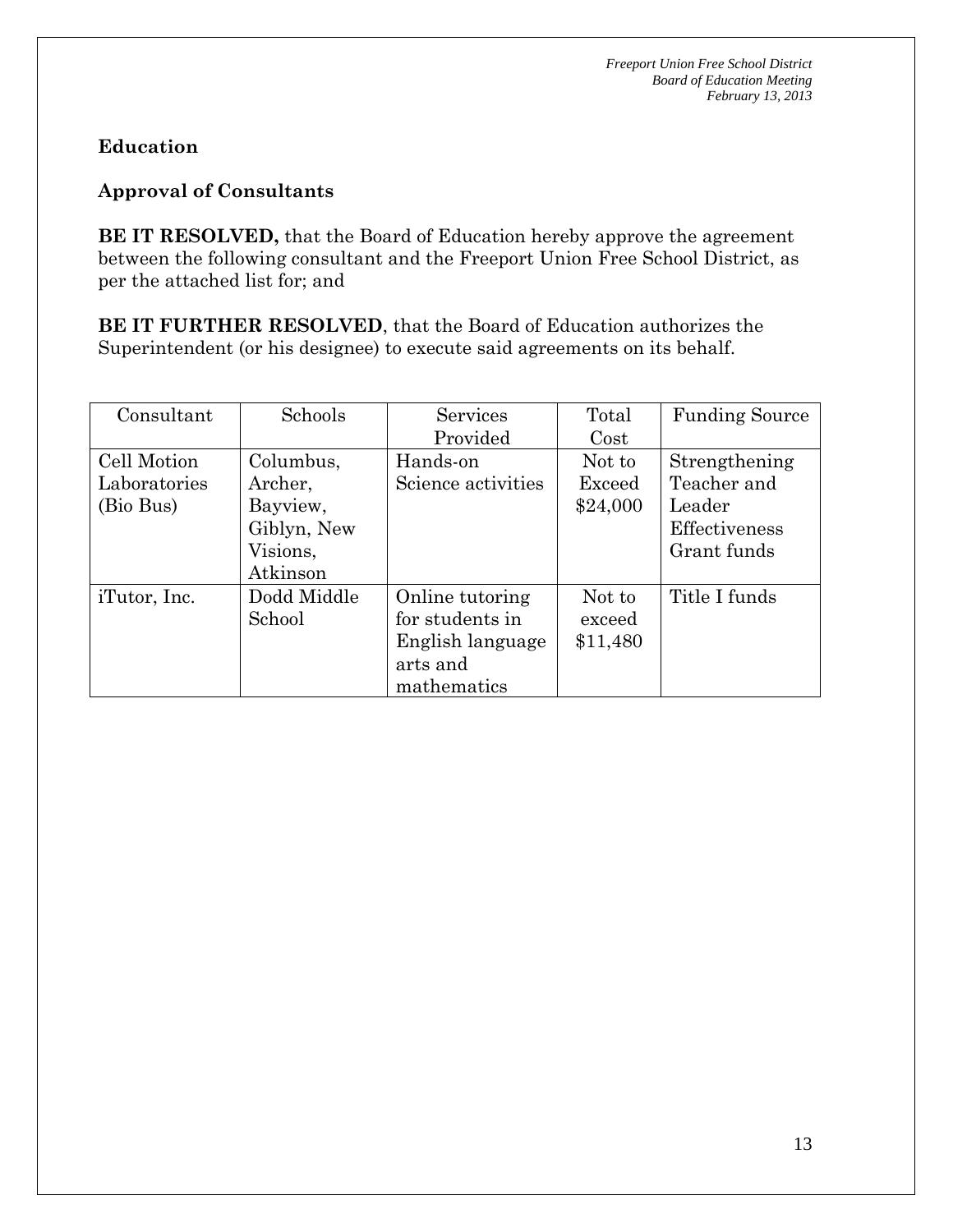# **Education**

# **Appointment of an Impartial Hearing Officer**

**BE IT RESOLVED,** that the Board of Education of the Freeport Union Free School District hereby appoints Michael Lazan as the Impartial Hearing Officer in the matter of a Special Education Student #1006372.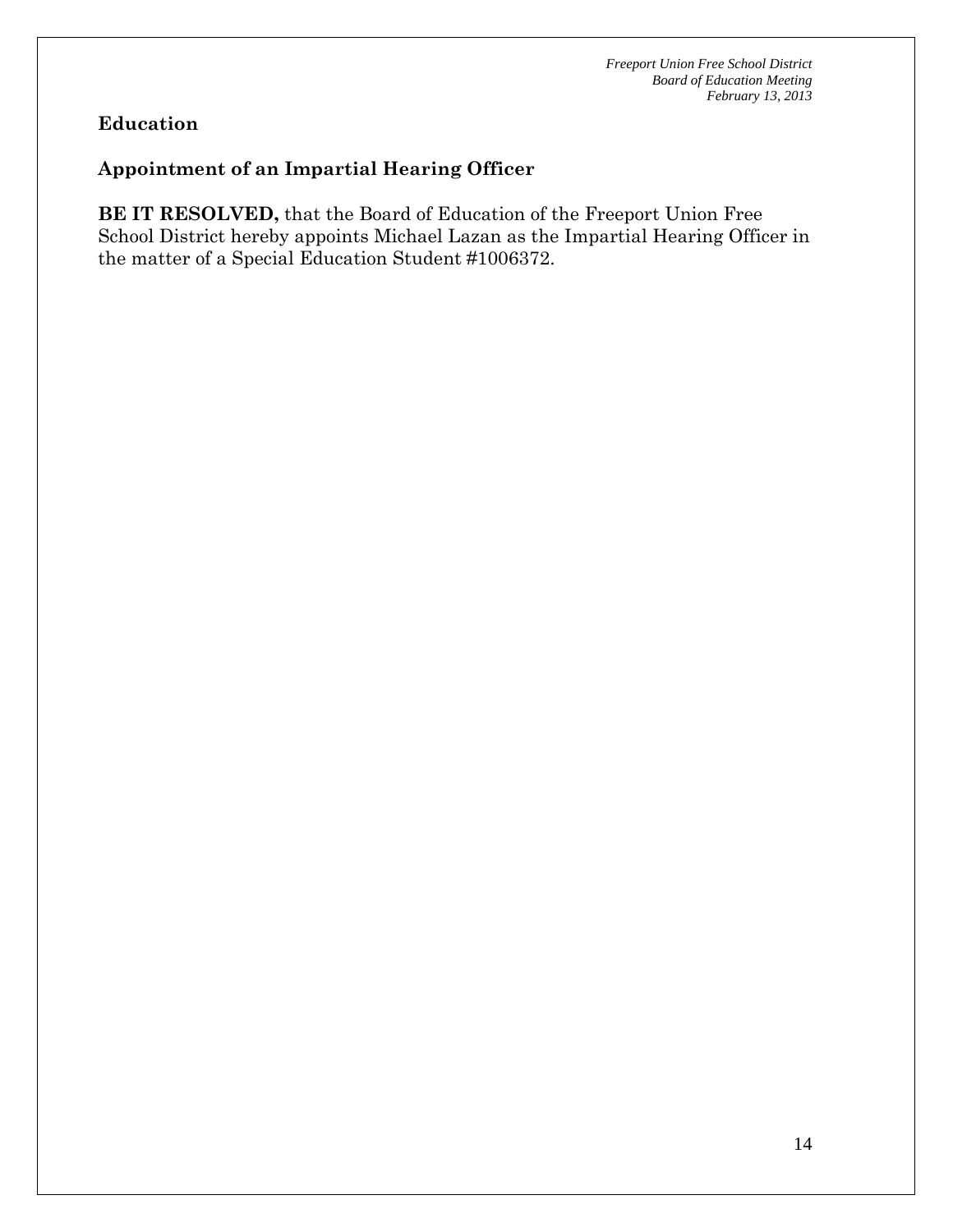# **Education**

### **Approval of an Agreement**

**BE IT RESOLVED,** that the Board of Education of the Freeport Union Free School District hereby authorizes the President of the Board of Education to sign, on behalf of the District, the Consulting and Participation Agreement with National Executive Service Corps (NESC).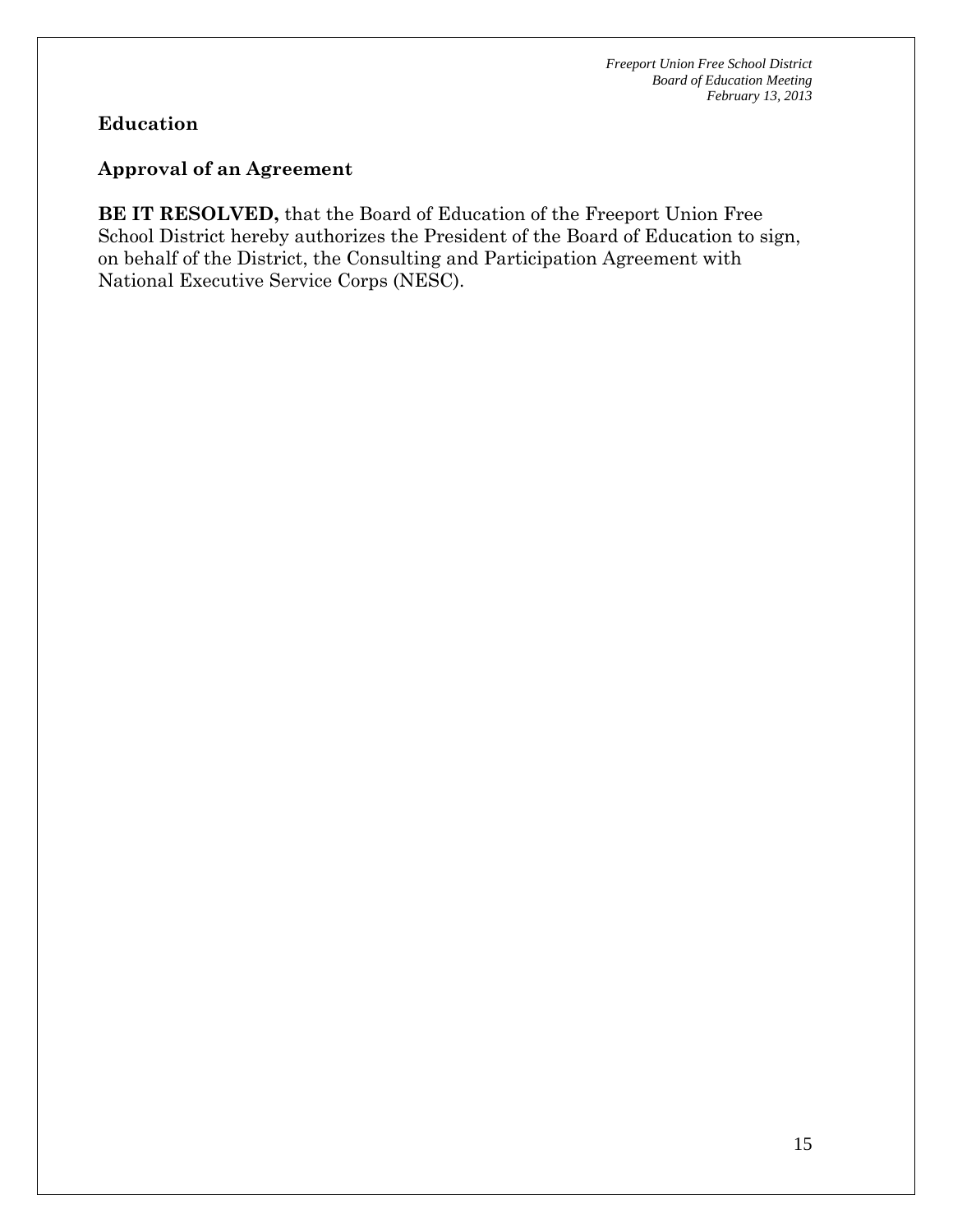# **Education**

# **Resolution to Approve Student Travel to New Paltz, NY, Binghamton, NY Schenectady, NY, Cortland, NY and Syracuse, NY.**

**BE IT RESOLVED**, that the Board of Education of the Freeport Union Free School District hereby authorizes the Freeport High School to conduct a field trip to New Paltz, NY, Binghamton, NY, Schenectady, NY, Cortland, NY and Syracuse, NY from February 21st through February 23rd, 2013 for the purpose of providing a college tour for students that will visit SUNY New Paltz, SUNY Binghamton, SUNY Cortland, Union College, and Syracuse University.

**BE IT FURTHER RESOLVED,** that said authorization is subject to availability of chaperones and to Freeport High School's compliance with all insurance, health, safety and financial guidelines as indicated in the Administration Procedures.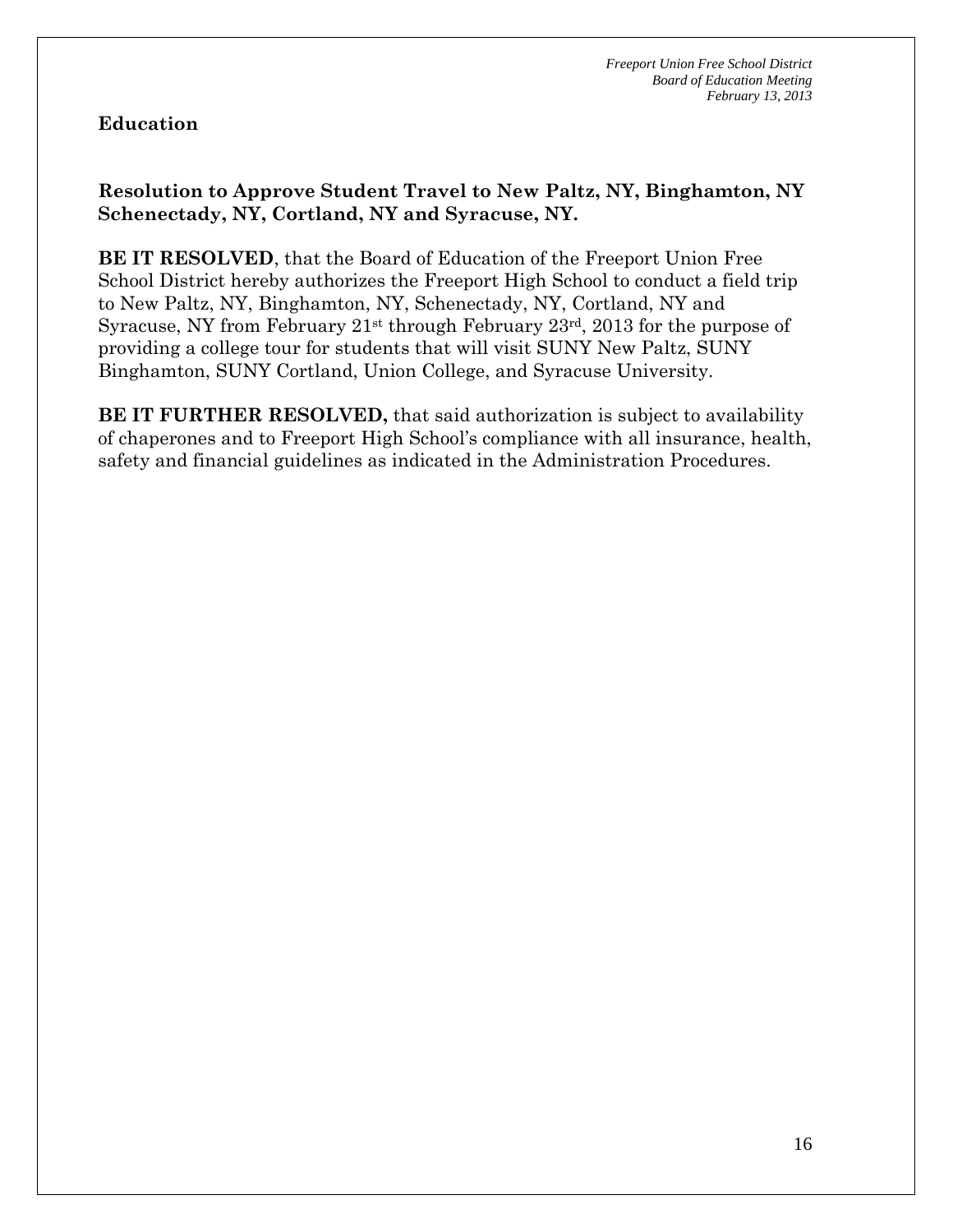**Finance** 

### **Authorization to Sign an Agreement**

**BE IT RESOLVED,** that the Board of Education of the Freeport Union Free School District hereby authorizes the Superintendent (or his designee) to execute an agreement with Hofstra University for the 2013 Freeport High School Commencement to be held at the David S. Mack Sports Complex at Hofstra University on Wednesday, June 26, 2013.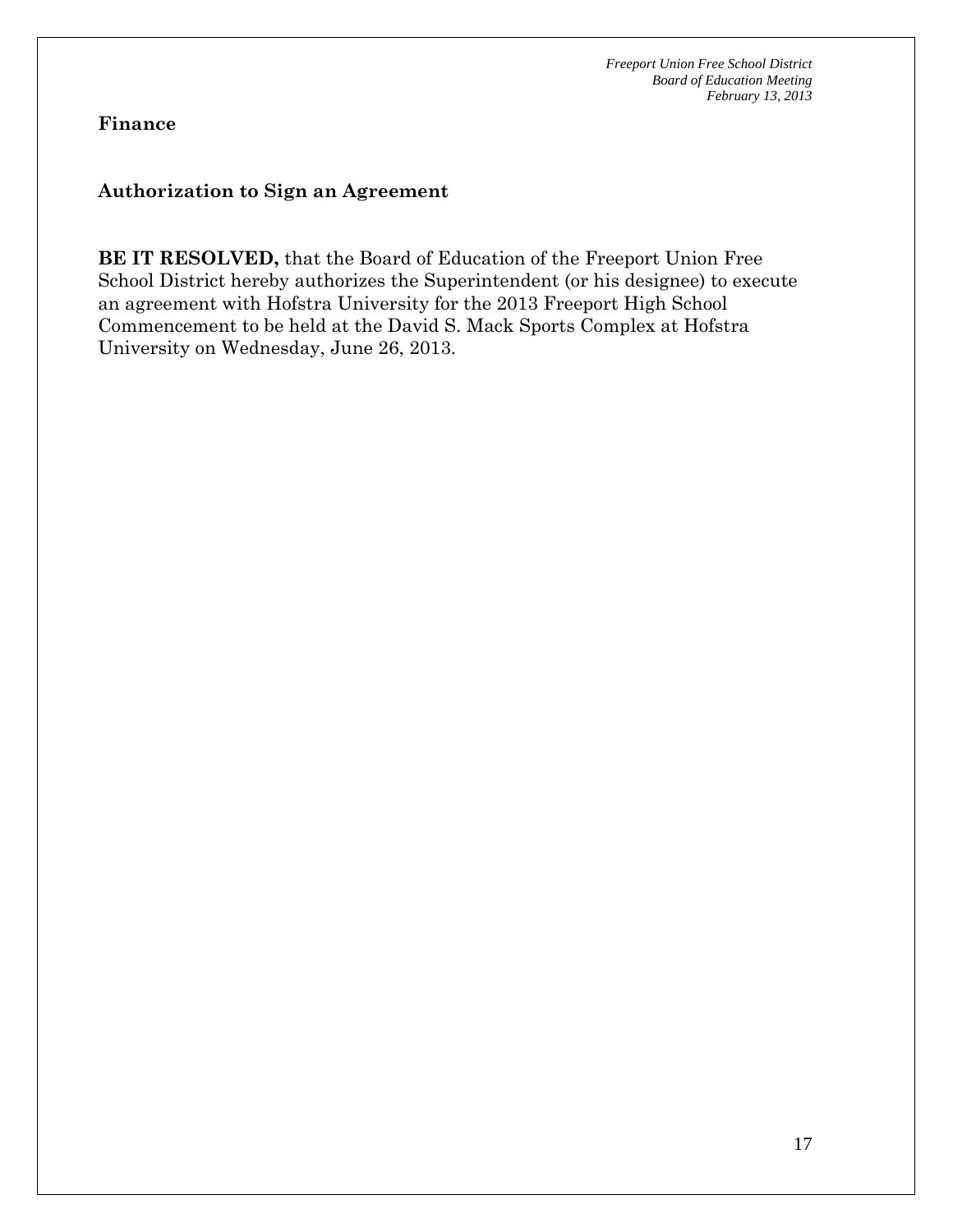### **Finance**

# **Budget Transfer – General Fund - February 2013**

**BE IT RESOLVED,** that the Board of Education of the Freeport Union Free School District hereby approves the attached Budget Transfer to the General Fund for February, 2013.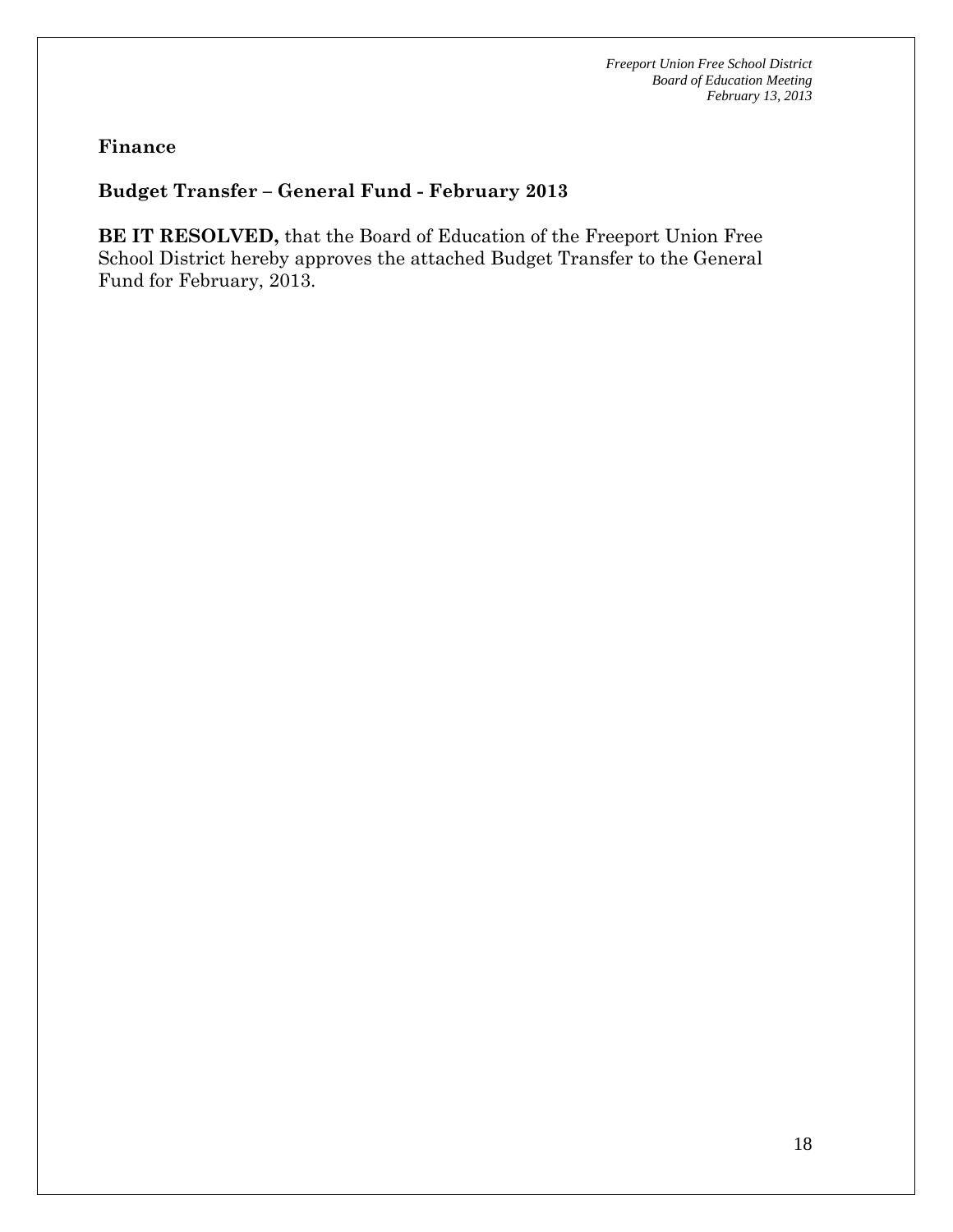**Finance** 

# **Acceptance of a Scholarship – Millennium Honda Outreach**

**BE IT RESOLVED**, that the Board of Education of the Freeport Union Free School District hereby accepts with gratitude four scholarships to be known as the "Millennium Honda Outreach Scholarships" in the amount of \$250 each. These scholarships will be awarded to four students with an academic average between 75-80, that have demonstrated considerable educational growth and maturity, with plans to pursue higher education. This scholarship is made possible by Millennium Honda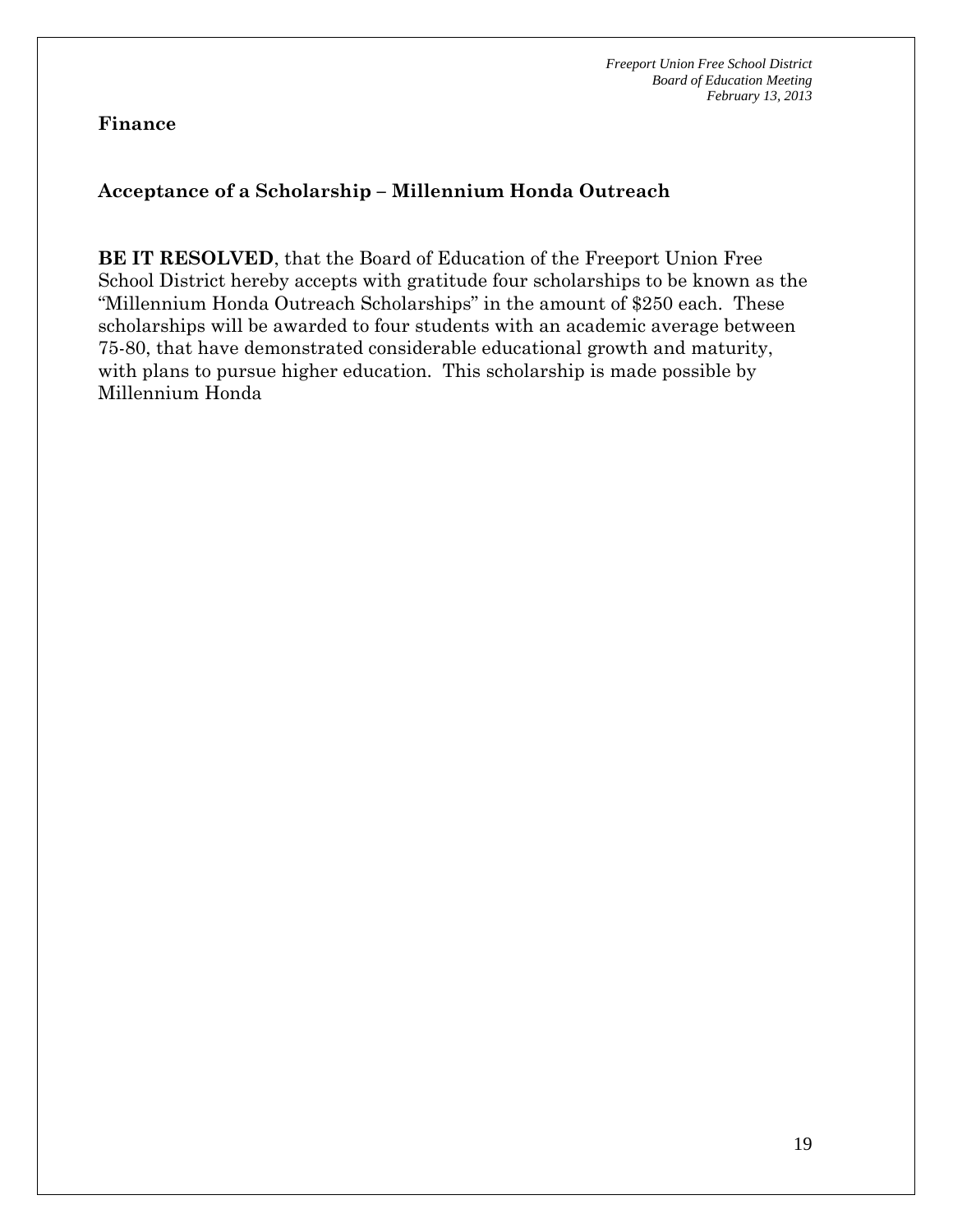**Finance** 

### **Acceptance of a Scholarship**

**BE IT RESOLVED**, that the Board of Education of the Freeport Union Free School District hereby accepts with gratitude the Blanck Family Scholarship. This scholarship is in honor of Vern and Geraldine Blanck, longtime residents and supporters of the Freeport School District. The generous award will be in the amount of \$3,000 and will be presented to one student every year who has been accepted to a 4 year collage and is in the top 25% of his or her class. The recipient should also show evidence of curiosity, ambition, compassion, integrity and decency. This scholarship was established in 1986 and is being reinstated through the generosity of Mr. Bob Blanck, class of 1957.